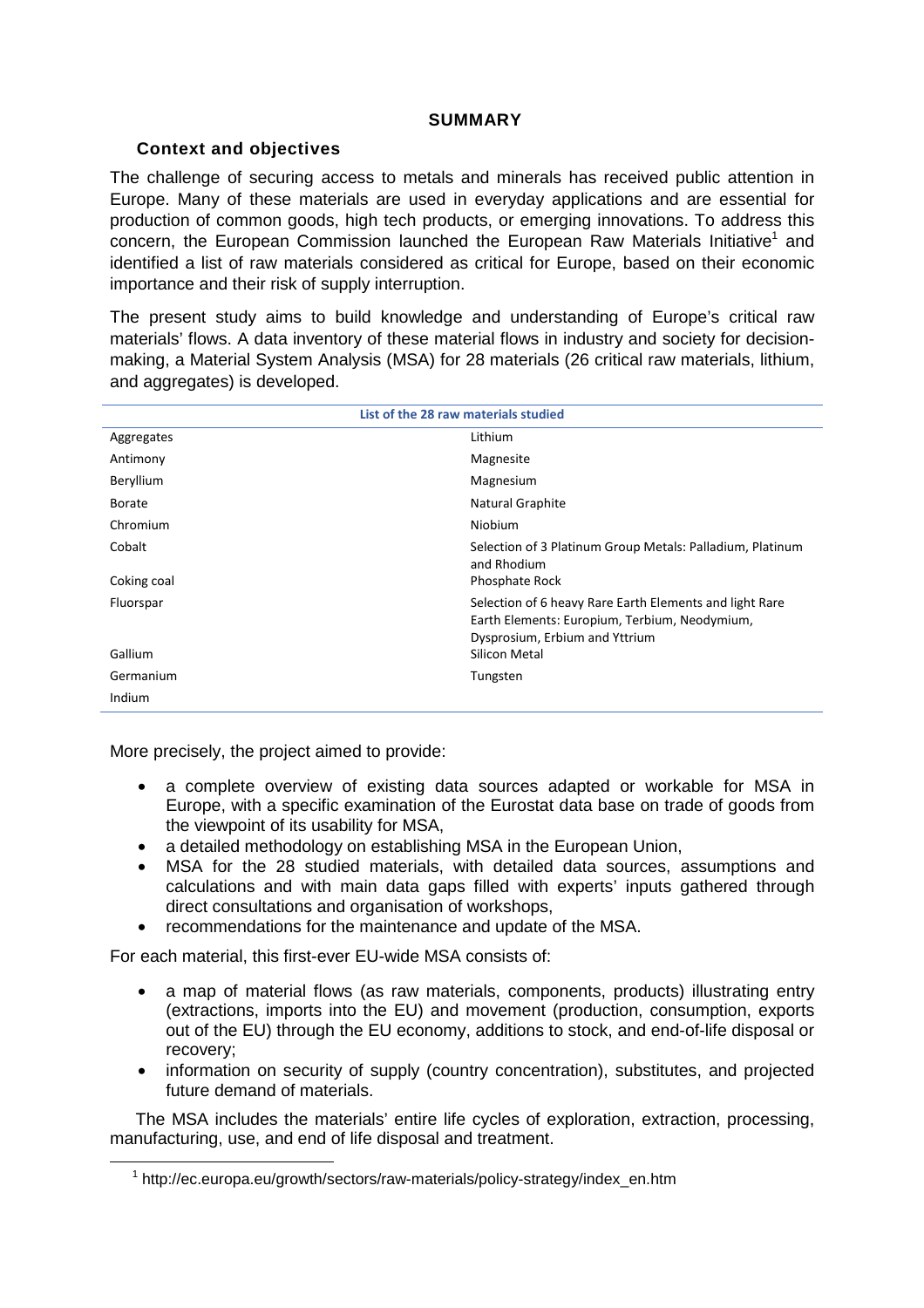# **Project implementation**

This project was launched in January 2014 and finished in November 2015. The work was structured in five tasks:

- task 1: Complete overview and evaluation of data sources,
- task 2: Procedure for the development of MSA in Europe,
- task 3: Experts consultation,
- task 4: Development of MSA for the studied materials in Europe.
- task 5: Recommendations on maintaining and updating the MSA database.

## **Methodology**

The parameters aim to describe physical flows and stocks along the life cycle of the material, characterise the criticality of the material or forecast future supply and demand.



*Figure 1 : Flow chart of the MSA presenting the flow and stock parameters* 

The data collection has been carried out through literature review and stakeholders consultations.

Data on EU or world resources and reserves are generally provided by BGS Mineral Factsheets or USGS Minerals Yearbook. In the same way, data on EU production, imports and exports of primary (ores or concentrate) and processed materials, as well as semifinished products and finished products containing a studied material, are also generally provided in BGS European Mineral Statistics, Eurostat (PRODCOM and ComExt databases) or industrial stakeholders and associations, but there are lots of data gaps and difficulties.

To overcome the difficulties raised by a product-based approach - lots of data gaps regarding the amount of the flows of specific types of semi-finished or finished products, mainly because of aggregated or missing codes in Eurostat databases or because of confidentiality of data; and the composition of the semi-finished and finished products, and in particular the contents of the studied materials, is generally not available- a more top-down approach, based on data on total EU production or total EU consumption of the studied material in the finished products and data on the shares of use of the material within the main sectors in EU has been preferred for the downstream steps of the life cycle.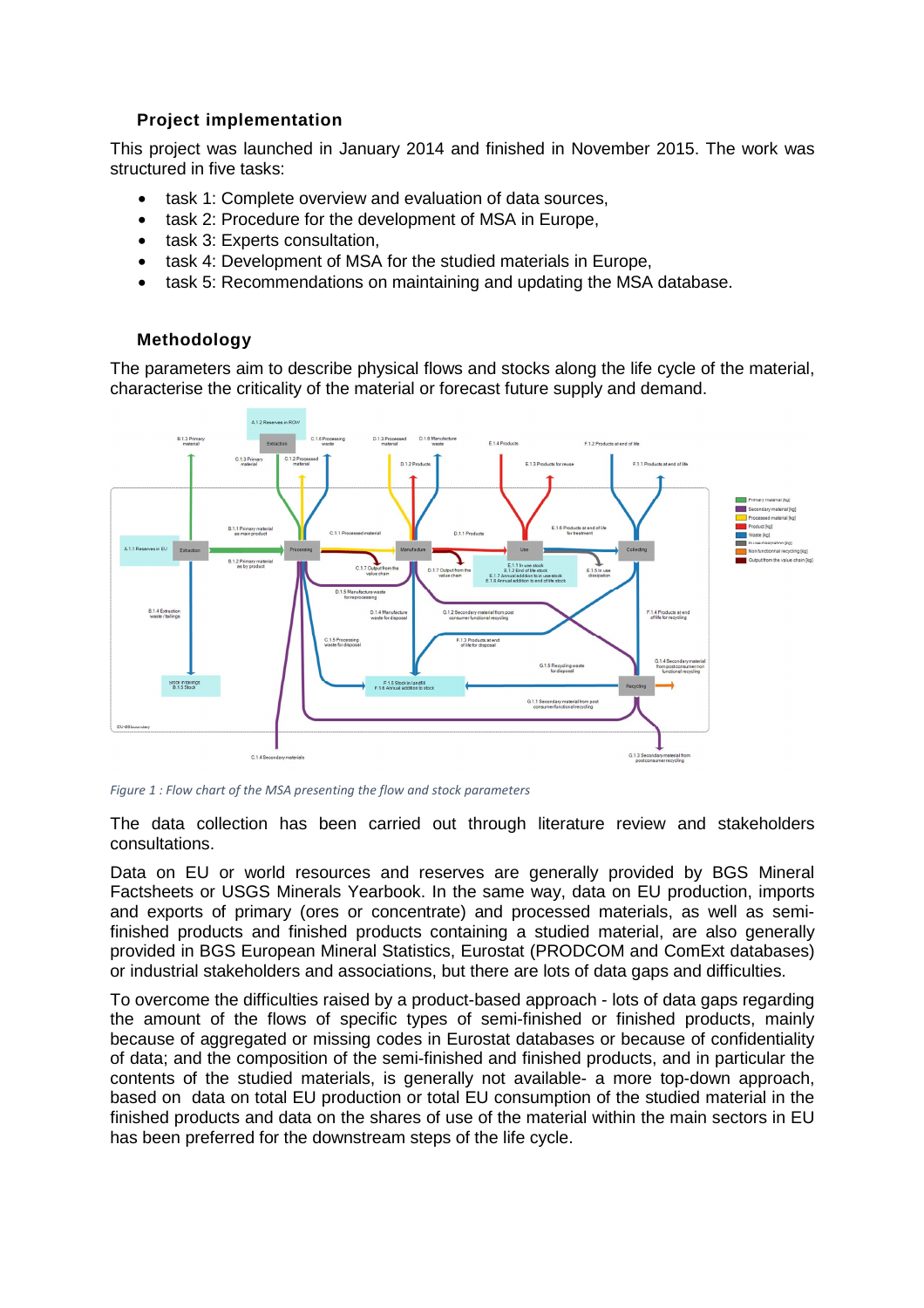The expert consultation, based both on bilateral exchanges and on workshops, was a key step for the development of the MSA, particularly valuable to fill the data gaps and to ensure the reliability of the results.

To ensure transparency on the level of reliability of the data used to calculate each parameter, a Data Quality Score has been assigned to each piece of data, from 1 (not reliable, based on a hypothesis) to 4 (reliable, based on a written source or experts).

### **Outcomes**

Obtained through literature reviews and stakeholder consultations, the results for each material are summarised in a list of quantitative and qualitative parameters as well as Sankey diagrams to provide an overall vision of flows and stocks. It is important to note that due to numerous difficulties not least lack data, the aim is to generate an overview (order of magnitude) of the full life cycles of the studied materials. Therefore, the results should not be taken as exact figures.

The detailed outcome of the study is included in a secured database (ECAS login) that will help identifying key opportunities to secure resources in the European Union, e.g. through recycling.

For each material, results include:

- a description of the value chain with the different forms of the material along the life cycle,
- a description of the main flows and stocks in order to provide an overview of the MSA,
- information regarding data sources, assumptions and reliability of results,
- two Sankey diagrams, which allow to visualise the results for the flows and stocks parameters:
	- o a detailed Sankey diagram (access restricted), which aims to represent the entire life cycle of the material within the EU boundaries, from the extraction until the recycling step. All available flows and stocks parameters are displayed, which provide a detailed and complete representation of the current situation in the EU;
	- o a simplified Sankey diagram (public), which depicts the main flows of the material and allows for a rapid understanding of the EU situation by comparing the main input flows or the main output flows.

#### **Recommendations**

The following recommendations are made:

- Sensitivity issues due to public availability of some results of the MSA  $\rightarrow$  In depth analysis of "sensitive parameters" of the MSA with representatives of trade associations to figure out if the results really could harm European material sectors and policies;
- Improvement of EU databases (ComExt, PRODCOM, waste database) with regards to the MSA's needs:
	- $\circ$  Inaccuracy of the data  $\rightarrow$  more internal controls on the values provided by Member States;
	- o Non-harmonisation of units  $\rightarrow$  conversion charts;
	- $\circ$  Lack of clarity of the name of codes  $\rightarrow$  detailed guidance explaining each code;
	- o Combinations of materials gathered in a same code  $\rightarrow$  subdivide the existing codes;